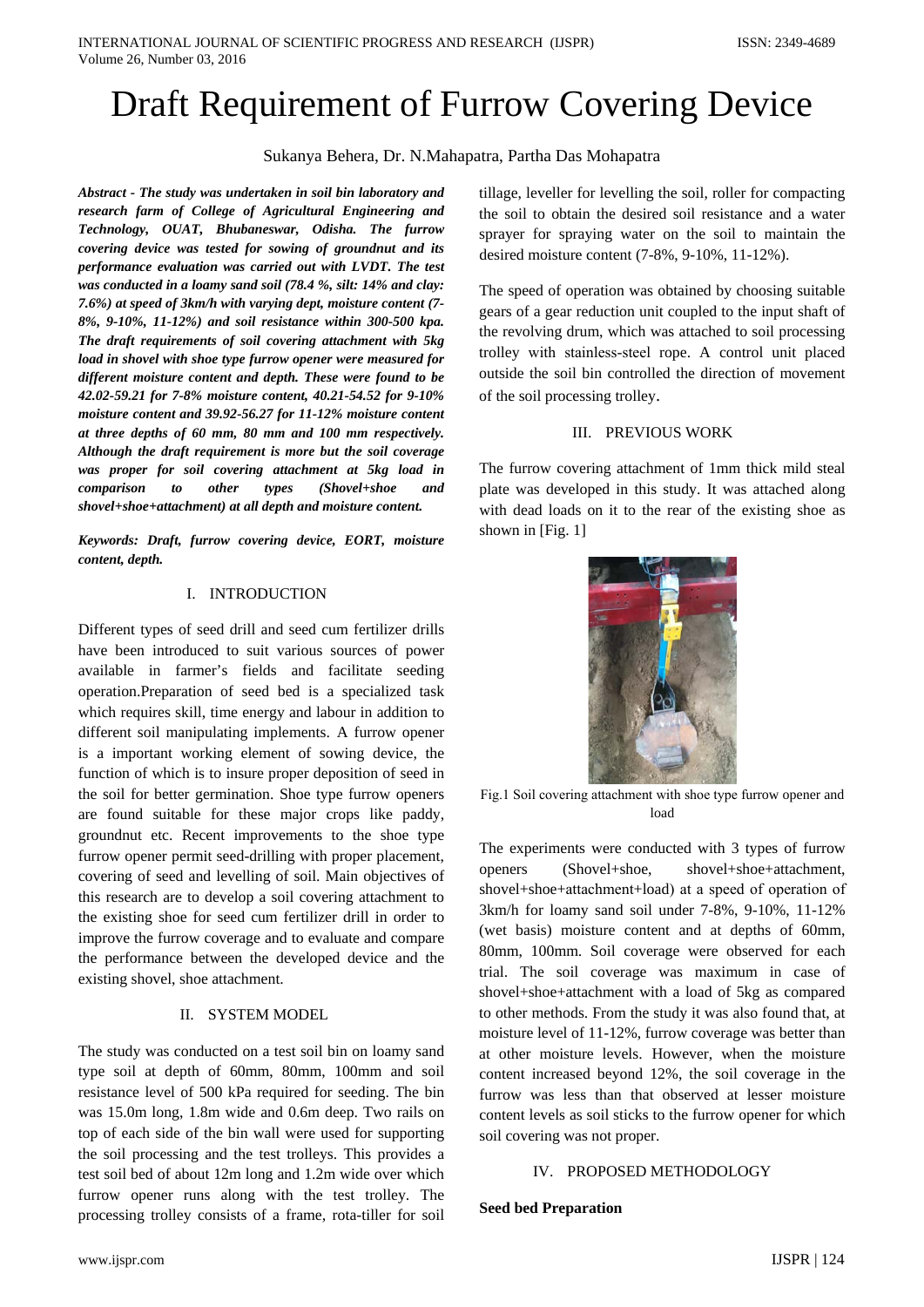Before starting the experiments, the soil bed was prepared to achieve the desired level of soil resistance. The rotary tiller attached to the soil bin was used to pulverize the soil after spraying water to achieve the required moisture content. Then, the soil was levelled with the leveller blade and compacted by the roller to achieve the required cone penetration resistance. At the end of each soil preparation, soil cone penetrometеr attached to the soil bin was used to measure the cone penetration resistance to a depth of 0.15m.

#### **Measurement of moisture content**

Soil moisture contents were measured with moisture meter (PMS-714).

#### **Procedure for measurement of Depth of furrow**

There was a provision for vertical up and down motion of the EORT (Extended Octagonal Ring Transducer) of capacity 0.5 kN along with the furrow opener under test by the hydraulic system. A scale was attached to the frame of the test trolley. The initial position of the furrow opener (when the tip of the shovel just touched the ground level) was marked. The suitable depth as per requirement of the observation (60mm, 80mm &100mm) was applied to the furrow opener by the hydraulic lever and scale reading .It may be noted that a opening was previously prepared on the soil bed just in front of the initial position of furrow opener.

#### **Calibration procedure**

For calibration of EORT (Fig.2) known weights were used and corresponding change in electrical signal was obtained through the data acquisition system attached to the test set up. To calculate draft a frame and pulley arrangement was fabricated. The frame was fabricated using MS angle of size  $(25\times25\times5)$  and a MS pulley of dia.3 inches was used. The pulley and frame assembly were fixed over a foundation with nuts and bolts, which was strong enough to support the load to be applied on the assembly during operation in the soil bin setup. A brace with a hook was fabricated from MS bar which was to be attached at the back of EORT prior to calibration. A flexible and inextensible wire was attached with the hook at the back of EORT and was aligned to be perfectly horizontal with the inner groove of pulley, so that while taking weights the flexible wire would be in one line with the centre line of hook. Perfectly horizontal alignment reduces the chance of any resolution of force into components.

The wire selected was having yield strength more than that of the load to be applied  $(> 100kg)$ . After the wire passes over the pulley there was a hook to carry the weights when the EORT was being calibrated. The pulley which was taken for the experiment was well lubricated for minimizing friction.



Fig.2. Caliberatin of EORT

#### **Procedure for measurement of Draft**

The laptop was installed with Catman Easy software. The constant voltage power supply was made on with the adjustment of 10V. Data acquisition system (Spider-8) was made on & the signal from data acquisition system was connected to the laptop through USB cable .The sensor of the EORT was connected to the data acquisition system through a cable. The stress signal from EORT was converted to electrical signal and after suitable signal processing through data acquisition system it went to the laptop in recordable form. Suitable adjustment regarding initial value range etc were made on the software .The display was opened with a real time graph (for continuous measurement of draft in Y- axis verses time in X-axis) and a digital display recorder (for maximum draft value).

While the test furrow opener attached to the EORT moved through the soil at particular speed and depth as shown in Fig. 3, the laptop records the draft in mV/V. This value was converted into the actual value of draft in Newton with the calibration curve



Fig.3. EORT moved with furrow opener and its soil covering attachment V. SIMULATION/EXPERIMENTAL RESULTS

#### **Draft Requirement**

The draft requirements were observed with the help of one EORT (Extended octagonal Ring Transducer) of 1kN capacity attached to the tool carrier. The draft requirement was determined on the basis of calibration of EORT as given in Fig 4.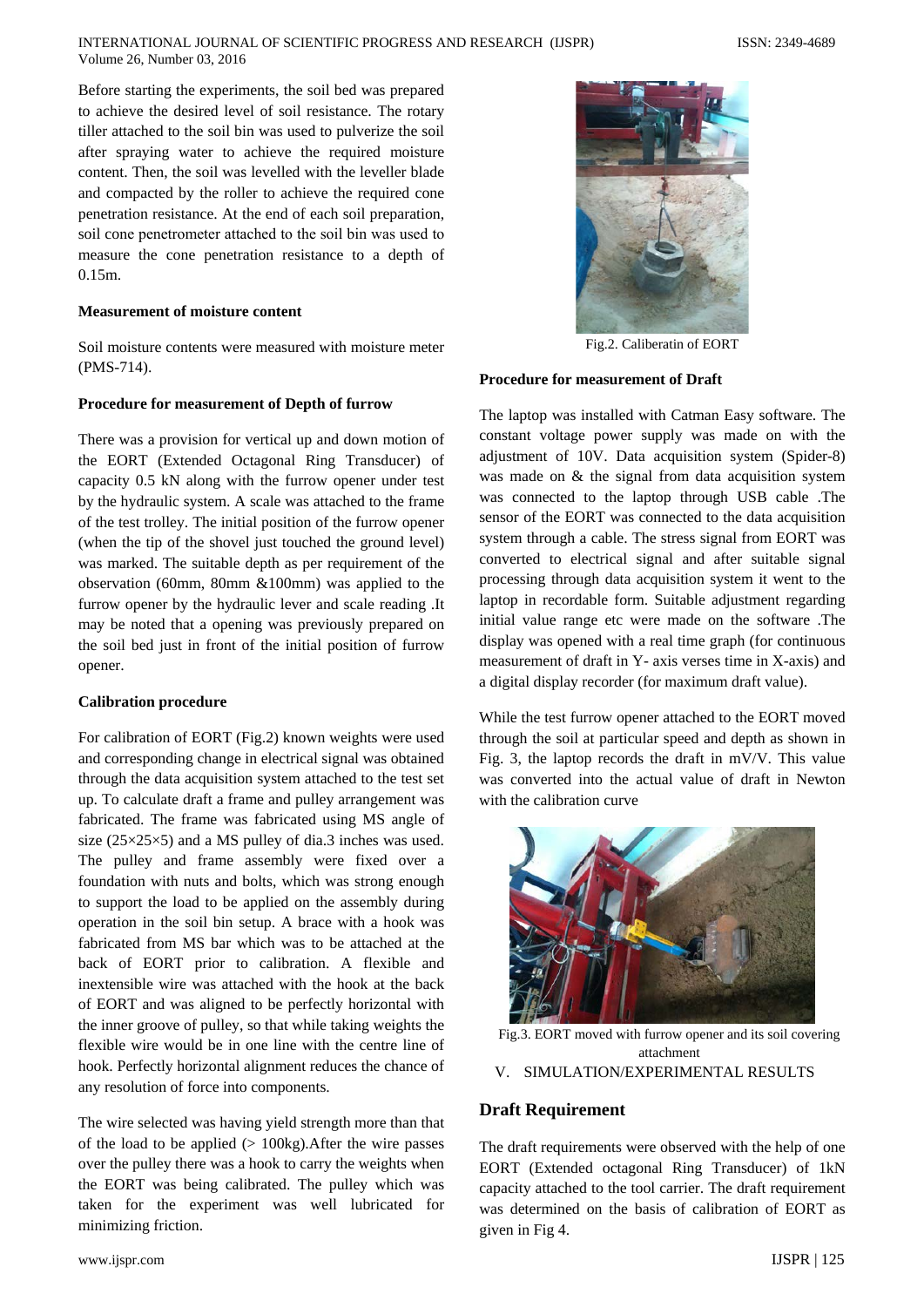

Fig.4. Calibration of the EORT

From the graph between electrical strain (mV/V) and test load on the EORT, it was observed that the straight line curve represents best fit with coefficient of determination, R2 of 0.992 which can be satisfactorily used to determine the draft requirement at different operational parameters

## **Effect of operational parameters on draft requirement of furrow openers**

The draft requirement of the three types furrow openers with different levels of soil moisture content, depth of operation at a speed of 3km/h were determined on the test soil bin. The observed data is given in Appendix-A. The ANOVA presented in Table.1 indicates that the draft requirement is significantly (1% level) affected by soil moisture content, depth of operation and type of furrow opener. The mutual interaction of these factors taken two at a time is also significant at both 1% level. The interaction effects whose CD values are shown in Table.1 show that any variation in moisture level, depth of operation, types of furrow opener within the test range affects the draft requirement.

# **Table.1. Analysis of variance for the effect of soil moisture content, depth of operation type of furrow opener on draft requirement**

Factor A: Soil moisture content

Factor B: Depth of operation

Factor C: Type of furrow opener

No of replications: 3

Dependent variable: Draft requirement

| K<br>Val<br><b>ue</b> | Sou<br>rce      | <b>Degree</b><br>s of<br>Freedo<br>m | <b>Sum</b><br>of<br>Squa<br>res | <b>Mean</b><br>Squa<br>re | F<br>V<br>a<br>u<br>e | Pro<br>bab<br>ility    | CD<br>(1)<br>$\frac{6}{9}$ |
|-----------------------|-----------------|--------------------------------------|---------------------------------|---------------------------|-----------------------|------------------------|----------------------------|
| 2                     | Fact<br>or<br>A | 2                                    | 141.8<br>06                     | 70.90<br>3                | 146.<br>463<br>$1**$  | 0.00<br>0 <sup>0</sup> | 0.26<br>845                |
| 4                     | Fact<br>or B    | 2                                    | 2546.<br>984                    | 1273.<br>492              | 263<br>0.62<br>$36*$  | 0.00<br>00             | 0.26<br>485                |

|       |                    |                |              |             | $\ast$                         |            |             |
|-------|--------------------|----------------|--------------|-------------|--------------------------------|------------|-------------|
| 6     | AB                 | $\overline{4}$ | 13.21<br>7   | 3.304       | 6.82<br>56*<br>$\ast$          | 0.00<br>02 | 0.46<br>49  |
| 8     | Fact<br>or C       | $\overline{2}$ | 1326.<br>752 | 663.3<br>76 | 137<br>0.32<br>$12*$<br>$\ast$ | 0.00<br>00 | 0.26<br>845 |
| 10    | AC                 | $\overline{4}$ | 0.718        | 0.180       | 0.37<br>$09^N$<br>S            |            | 0.46<br>49  |
| 12    | BC                 | $\overline{4}$ | 33.48<br>7   | 8.372       | 17.2<br>936<br>$**$            | 0.00<br>00 | 0.46<br>49  |
| 14    | AB<br>$\mathsf{C}$ | 8              | 0.952        | 0.119       | 0.24<br>$57^N$<br>S            |            | 0.80<br>53  |
| $-15$ | Erro<br>r          | 54             | 26.14<br>2   | 0.484       |                                |            |             |
|       | Tot<br>al          | 80             | 4090.<br>059 |             |                                |            |             |

Coefficient of variation: 1.61%

\*\* Significant at 1 per cent level

<sup>NS</sup> not significant

# **Effect of moisture content and depth on draft requirement.**

The effect of the operational parameters like moisture content, depth and speed within the range studied on the draft requirement for different furrow openers is presented in Figs. 5.1(a, b, c) & 5.2(a, b, c).

Fig.5.1.(a). Draft requirement for different furrow opener at different depth with moisture conent 7-8%.



Fig.5.1. Draft requirement for different furrow opener at different depth with moisture conent 9-10%.